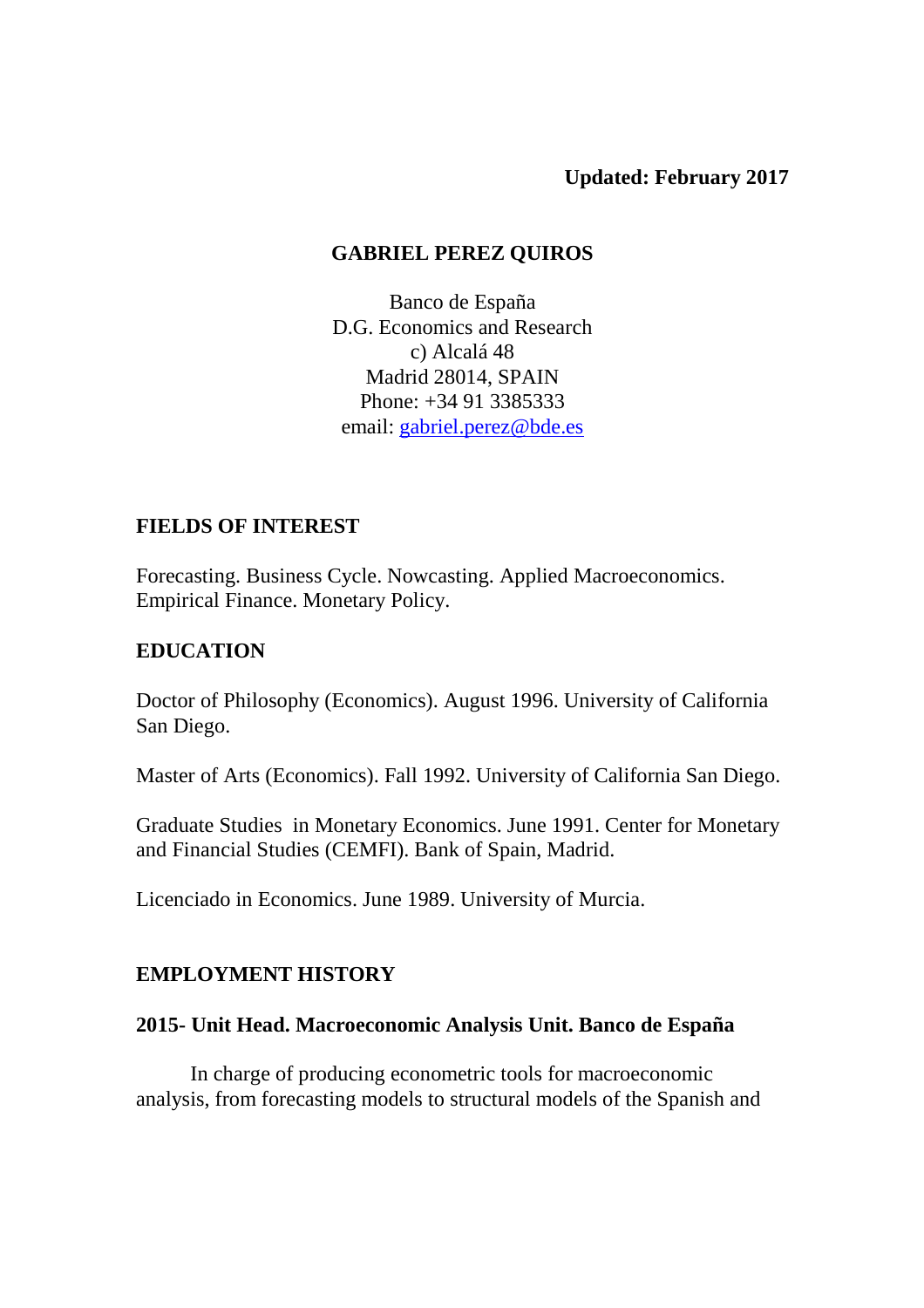Euro-area economy. Also in charge of coordinating and helping the research of junior economists in the Bank.

#### **2014- 2015 Deputy Director of the Macroeconomic Analysis Department Independent Fiscal Authority**

 In charge of developing tools to analyze the credibility of fiscal projections and creating a research team in a newly created institution ( I joined the fiscal authority in the first year of its creation)

### **2009-2014- Unit Head. Macroeconomics Research Unit. Banco de España**

#### **2006-2009 - Economist. Banco de España. Research Department**

 Research and policy position. Mainly in charge of producing research papers and internal documents on policy issues.

#### **2004- 2006. Economic Advisor. Economic Bureau of the Prime Minister of Spain.**

Policy position. Producing documents for policy decisions, specially on external sector and fiscal policy.

#### **2001- 2004 - Economist. Banco de España. Research Department**

#### **1999 – 2001 - Economist, European Central Bank. Research Department.**

 Research and policy position. In charge of producing research papers and in the policy area, producing internal and external documents on monetary policy implementation and the analysis of new rules for it.

#### **1996 – 1999- Economist, Federal Reserve Bank of New York, Research Department and Visiting Economist, Money Markets Group (August – December 1998).**

 Research and policy position. In charge of producing research papers and documents for the FOMC meetings. During my stay in the Money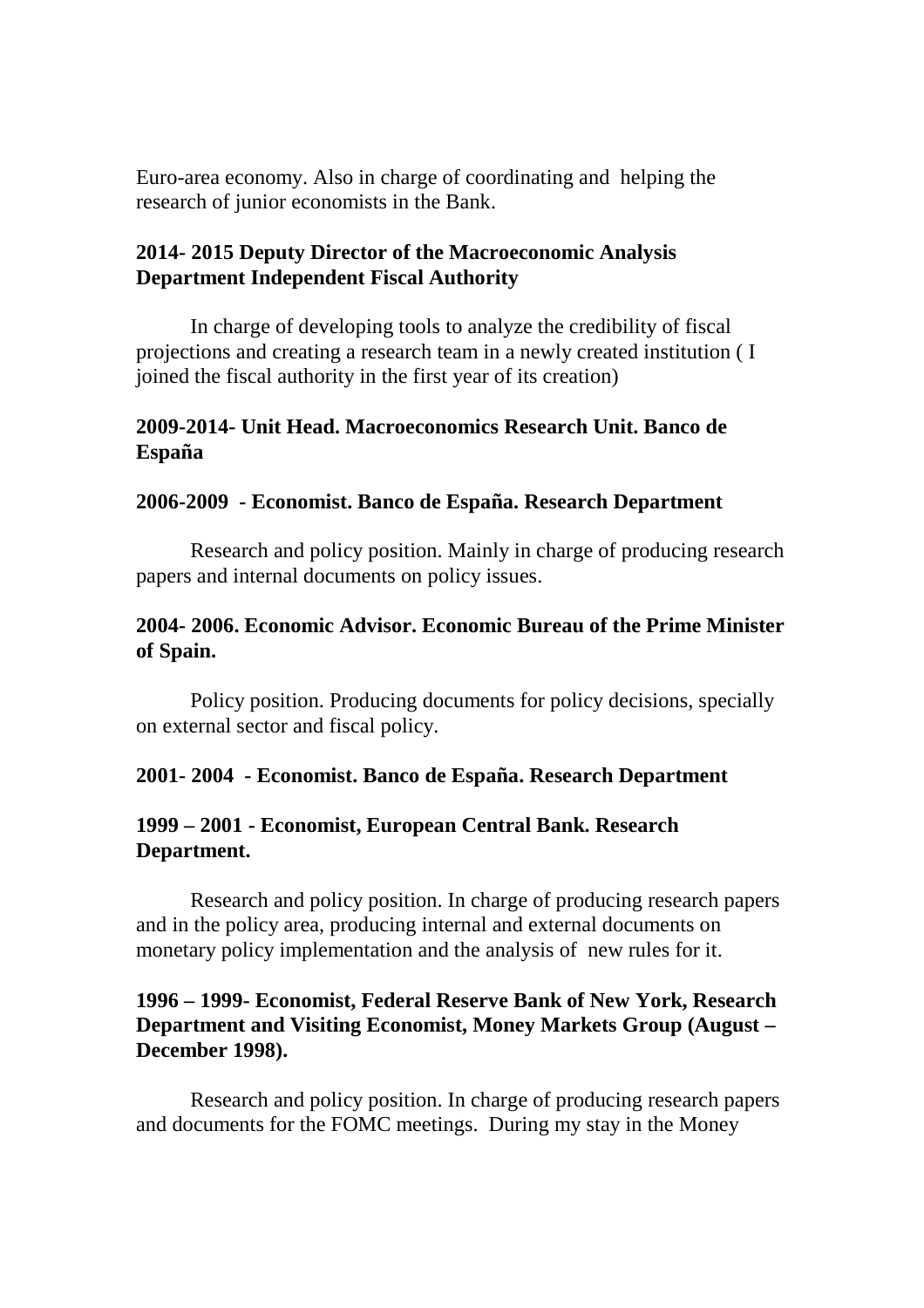Markets Group, I worked in the Desk doing open market operations and interacting with the desks of the private banks to understand the developments in the money markets.

**1992 – 1996 - Teaching and Research Assistant. Dept of Economics. University of California, San Diego** 

### **OTHER POSITIONS:**

#### **Teaching positions:**

2001 – Present – Visiting Professor. University of Alicante. Teaching Ph.D Course Time Series Analysis

2002 – 2015. Lecturer "Escuela de Economía y Finanzas" CEMFI. Applied Time Series Course

2008-Present Lecturer Master in Macroeconomic Policy and Financial Markets Program. Barcelona Graduate School.

2008-Present. Lecturer Barcelona Summer School.

2003- 2014 - Lecturer, CEMFI. Course "Topics in Empirical Economics" "Short Term Forecasting"

1998 –2006 - Visiting Professor. Universidad Autonoma de Barcelona. Teaching: Ph.D Courses in Time Series Econometrics and Monetary Economics.

June 2008- Cide Scuola Estiva Di Econometria. Bertinoro (Italy). "Empirical Methods for Business Cycle Research"

December 2000- Invited Distinguished Scholar. Universidad Internacional Menendez Pelayo. Teaching: "Recent Developments in Time Series Techniques"

#### **Non teaching positions**:

2011- Consultant. OECD. Paris. Short Term Forecasting Models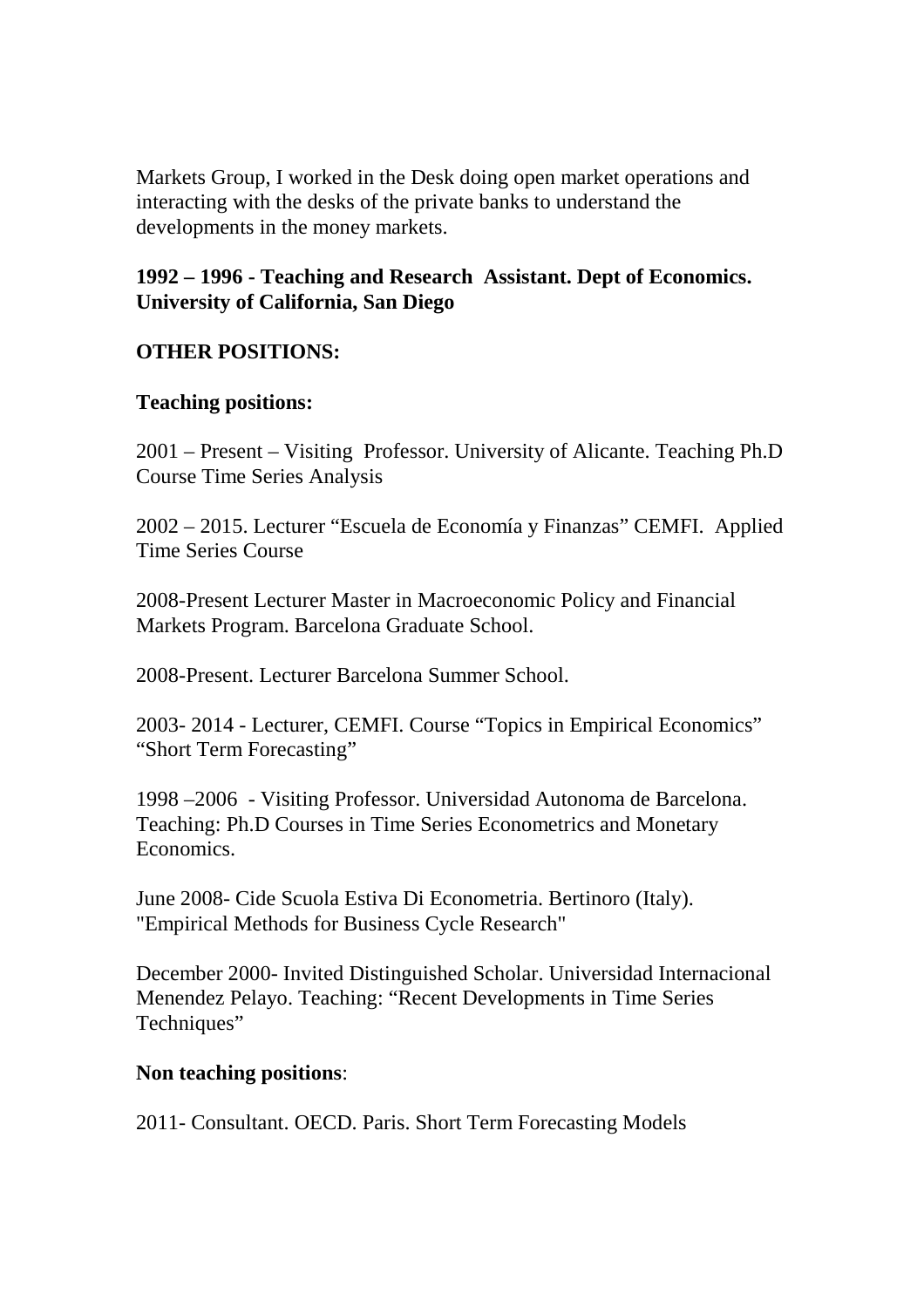2010- Consultant. United Nations. CEPAL. Latin-Sting. Short Term Indicators of Growth for Latin America

2009- Consultant. The World Bank. Commodity Prices and Business Cycle fluctuation in Latin America

2004- Consultant, European Central Bank. DG. Economics. Euro-Area Macroeconomic Developments Division. Course in Non-linear techniques for Macroeconomists.

2003- Consultant, European Comission. DG. ECFIN. Project on Dating the European Business Cycle

2003-2004 Consultant, European Central Bank. Project on Money Markets and Project on Non-Linear Models.

1996 - Consultant. The World Bank. Permanent and Transitory Components in Capital Flows.

1995 - Graduate Intern. The World Bank. International Capital Flows.

1994 - Consultant. Banco de la Republica, Colombia. Evaluation of Antiinflationary Policies in Colombia.

## **PUBLICATIONS**

### **Refereed journals:**

30. Country shocks, monetary policy expectations and ECB decisions. A dynamic non-linear approach. (with Maximo Camacho and Danilo Leiva) *Advances in Econometrics* 35 January 2016, 283-316

29. Aggregate vs Disaggregate information in factor models. (with Maximo Camacho and Rocio Alvarez) *International Journal of Forecasting***.** Vol 32. pp 680-694. 2016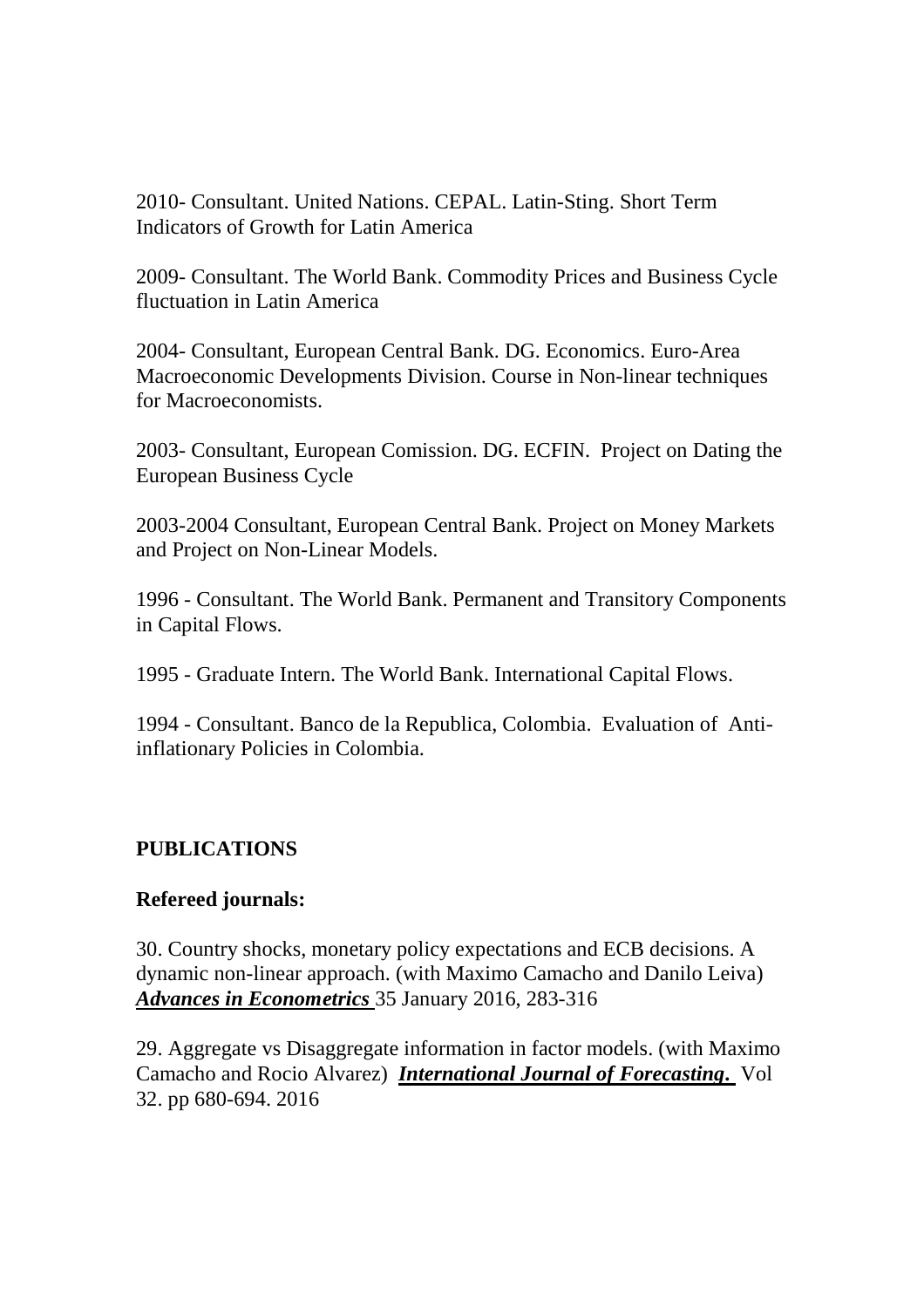28.Can we use seasonally adjusted indicators in dynamic factor models? (with Maximo Camacho and Yuliya Lovcha). In *Studies in Nonlinear Dynamics and Econometrics* 19: 377-391. 2015

**27.** Disintangling contagion among soverign CDS spreads during the European Debt Crisis (with Carmen Broto) *Journal of Empirical Finance***.**  Volume 32 June 2015

26. The failure to predict the Great Recession. A view through the role of credit (with Maria Dolores Gadea). *Journal of the European Economic Association* Volume 13 Issue 3. June 2015

25. Extracting non linear signal from several economic indicators. (with Maximo Camacho and Pilar Poncela). *Journal of Applied Econometrics.* 30: 1073–1089 (2015)

24. Commodity Prices and the Business Cycle in Latin America. Living and Dying by Commodities? (with Maximo Camacho). *Emerging Markets Finance and Trade* M.E. Sharpe, Inc., vol. 50(2), pages 110-137, March 2014

23. Green Shoots in the Euro area. A real time approach. (with Maximo Camacho and Pilar Poncela). *International Journal of Forecasting* Elsevier, vol. 30(3), pages 520-535. 2014

22. "Short-term Forecasting for Empirical Economists: A Survey of the Recently Proposed Algorithms," (with Maximo Camacho and Pilar Poncela) *Foundations and Trends(R) in Econometrics*, now publishers, vol. 6(2), pages 101-161, November. 2013

21. Asymmetric Standing Facilities: An Unexploited Monetary Policy Tool (with Hugo Rodriguez). *IMF Economic Review,* Vol 60 Number 1 pp 43- 75, 2012

20. Short-Run Forecasting of the Euro-Dollar Exchange Rate with Economic Fundamentals.(with Maximo Camacho and Marcos dal Bianco) *Journal of International Money and Finance* Vol 31 Issue 2 March 2012 pp 377-396.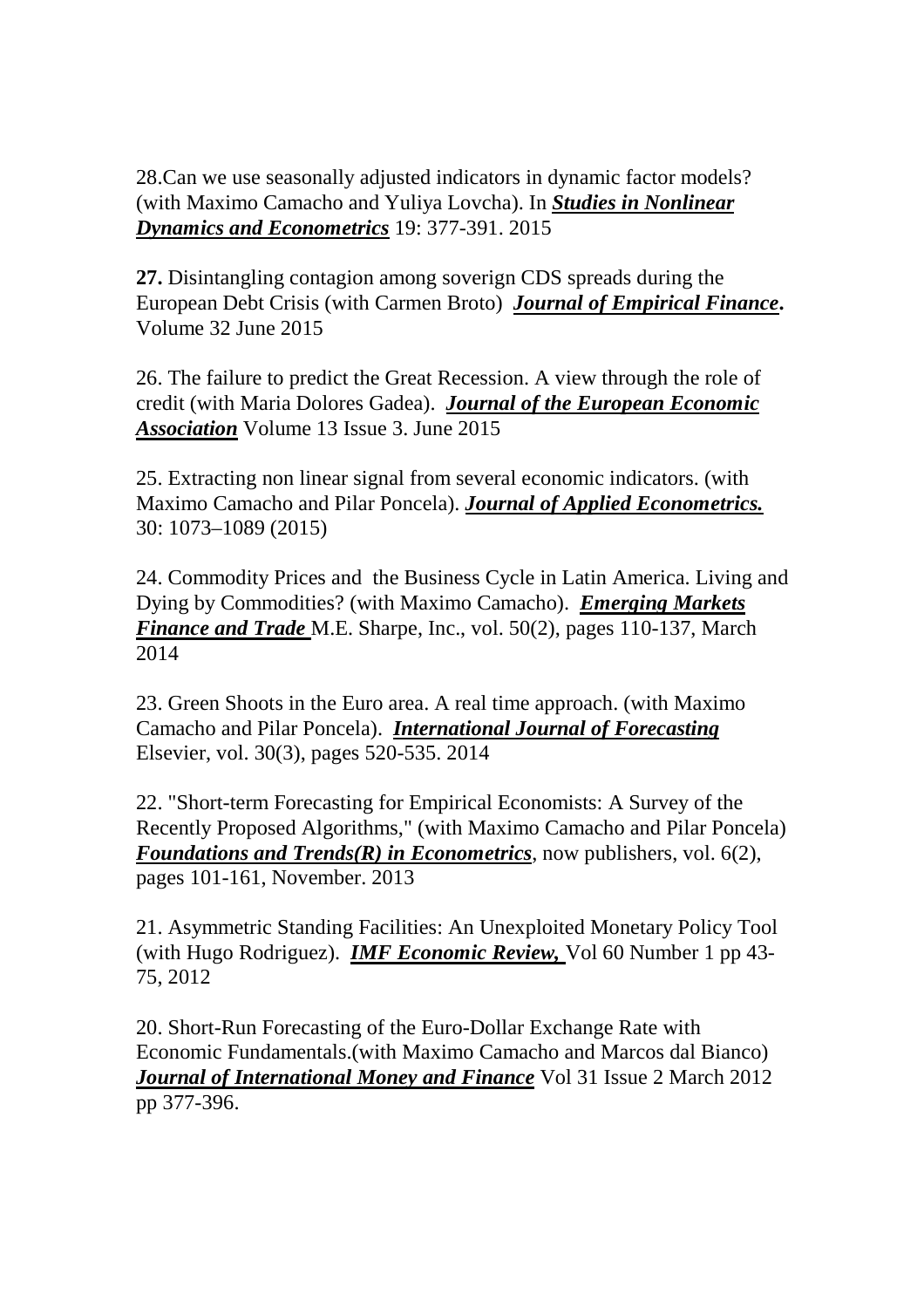19. High-growth Recoveries, Inventories and the Great Moderation. (with Maximo Camacho and Hugo Rodriguez). *Journal of Economic Dynamics and Control,* Elsevier, vol. 35(8), pages 1322-1339, August 2011

18. Spain-STING: España Short Term Indicator of Growth (with Maximo Camacho) *The Manchester School.* The Manchester School, 79: 594-616., 2011

17. Introducing the Euro-STING: Euro area Short Term Indicator of Growth (with Maximo Camacho) Bank of Spain WP 0807. *Journal of Applied Econometrics* Volume 25 Issue 4 pages 663-694 June-July 2010

16. Do European Business Cycles look like one? (with Máximo Camacho and Lorena Saiz) *Journal of Economic Dynamics and Control.* Volume 32, Issue 7 pp 2165-2190, 2008

15. Interest rate dispersion and volatility in the Market for Daily Funds (with Vitor Gaspar and Hugo Rodriguez). *European Economic Review* 52, 2008. 413-440.

14. Jump and rest effects in the US Business Cycle (with Maximo Camacho). *Studies in Nonlinear Dynamics and Econometrics*. Vol 11 (4) Art 3. 2007

13. A useful tool to forecast the Euro-area Business Cycle Phases (with Pilar Bengoechea and Maximo Camacho) *International Journal of Forecasting.* Volume 22, Issue 4 October-December 2006, pages 735-749.

12. Are European Business Cycles close enough to be just one? (with Máximo Camacho and Lorena Saiz). *Journal of Economic Dynamics and Control* Volume 30, Issues 9-10, September-October 2006, Pages 1687- 1706

11. "The Daily Market for Funds in Europe. Has Something Changed with the EMU?" (with Hugo Rodriguez). *Journal of Money Credit and Banking* Volume 38 Number 1, February 2006, pp 91-110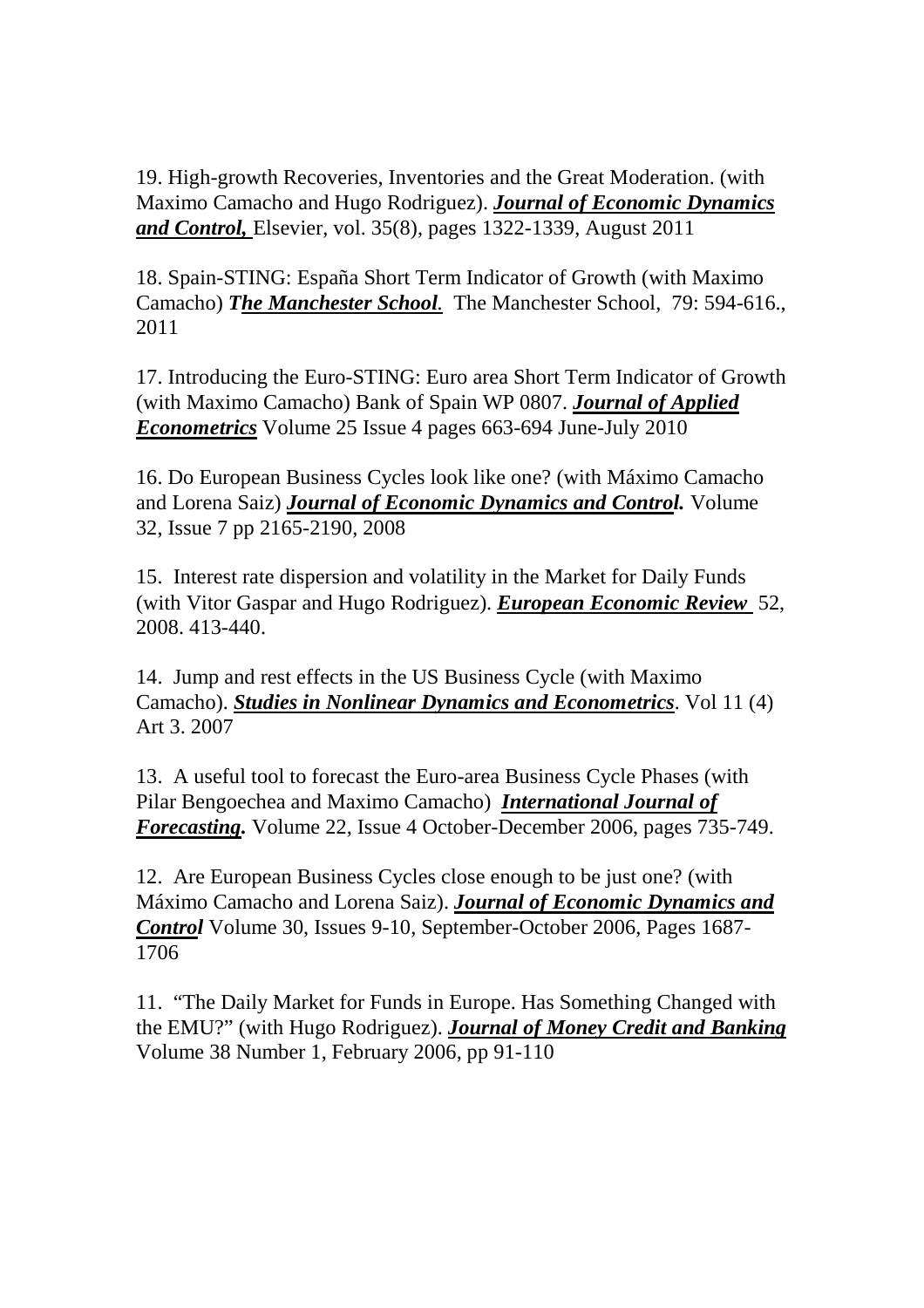10. Comments on "Some Methods for Assesing the Need for Non-Linear Models in Business Cycle Analysis" *International Journal of Forecasting* . Number 21, 2005, Pag 663-666*.*

9. "On the causes of the Increased Stability of the US Economy" (with James Kahn and Meg McConnell). *Economic Policy Review* Volume 8 Number 1 pp 183-203. May 2002

8. "Policymakers' Revealed Preferences and the Output - Inflation Variability Trade Off: Implications for the European Central Bank" (with Meg McConnell and Steve Cechetti). *The Manchester School* June 2002, vol. 70, no. 4, pp. 596-618(23)

7. "The ECB Monetary Policy Strategy and the Money Markets" (with Vitor Gaspar and Jorge Sicilia). *International Journal of Finance and Economics.* Volume 6, Issue 4, 2001. pp 325-342 ECB Working Paper 69.

6. "This is What the Leading Indicators Lead" (with Maximo Camacho). *Journal of Applied Econometrics* 17: 61-80. February 2002.

5. "Business Cycle Asymmetries in Stock Returns: Evidence from Higher Order Moments and Conditional Densities" (with Allan Timmermann). *Journal of Econometrics,* Vol. 103 1-2. July 2001

 4. "Output Fluctuations in the United States: What has Changed since the Early 80s?" (with Margaret M. McConnell**).** *American Economic Review* Vol 90, Num 5 December 2000.

3. "Firm Size and Cyclical Variations in Stock Returns"(with Allan Timmermann). *The Journal of Finance,* Vol 55, Number 3. June 2000.

2. "What do the Leading Indicators Lead?" (with James D. Hamilton) *Journal of Business.* Vol 69, Number 1. January 1996.

1. "Intertemporal Consumption and Current Account Balance in Spanish Economy." (with Arielle Beyaert and Jose Garcia). *Revista Espaňola de Economia.* Vol 11. Number 1, 1994. (in Spanish with English abstract).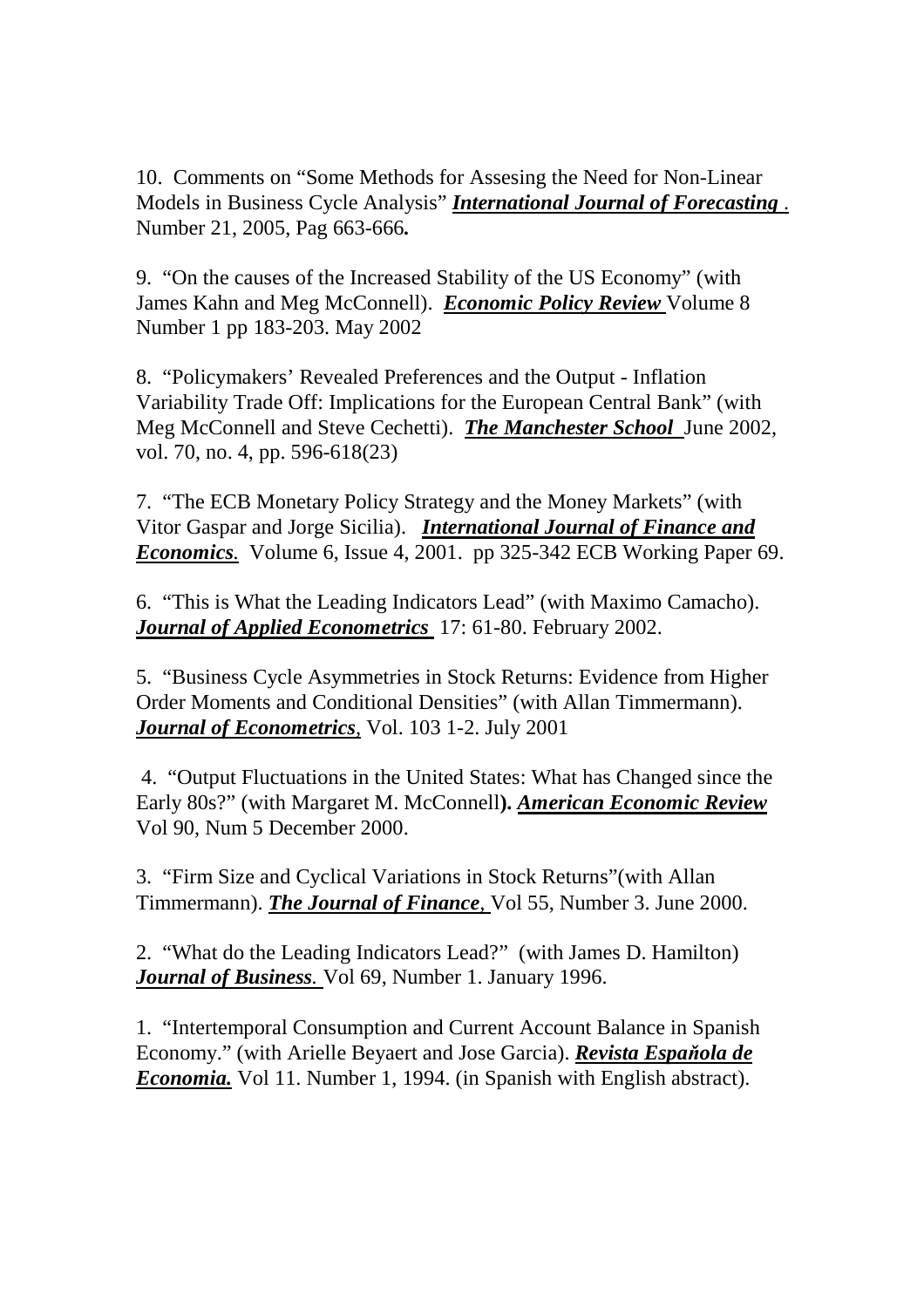### **Papers submitted for publication:**

1. "The Great Moderation in historical perspective. Is it that great? (with Ana Gomez Loscos and Lola Gadea) . Submitted Scandinavian Journal of Economics

2."The Two Greatest. Great Recession vs. Great Moderation" (with Ana Gomez Loscos and Lola Gadea) . Revised and Resubmit, Inernational Economic Review

3." Fiscal targets. A guide to forecasters?"(with Javier Perez and Joan Paredes) Journal of Applied Econometrics R&R

4. Disecting the US Business Cycle (with Ana Gomez Loscos and Lola Gadea) . R&R Economic Letters.

### **Other publications:**

"Soverign CDS premia during the crisis and their interpretation as a measure of risk" Bank of Spaim Monthly bulletin April 2011." (with Carmen Broto)

"Nuevo procedimiento para la estimación de los Ingresos por Turismo y Viajes de la Balanza de Pagos" (with Maximo Camacho and Javier Alvarez). Boletín Económico del Banco de España. April 2007.

"A New Framework to Analyze Business Cycle Synchronization" (with Maximo Camacho) *Nonlinear Time Series Analysis. Elsevier´s Contributions to Economic Analysis* edited by Costas Milas, Philip Rothman and Dick van Dijk Elsevier 2006.

"Estabilidad presupuestaria, Equidad internacional y Solidaridad internacional" (with Miguel Sebastián and Luis González Calbet). (in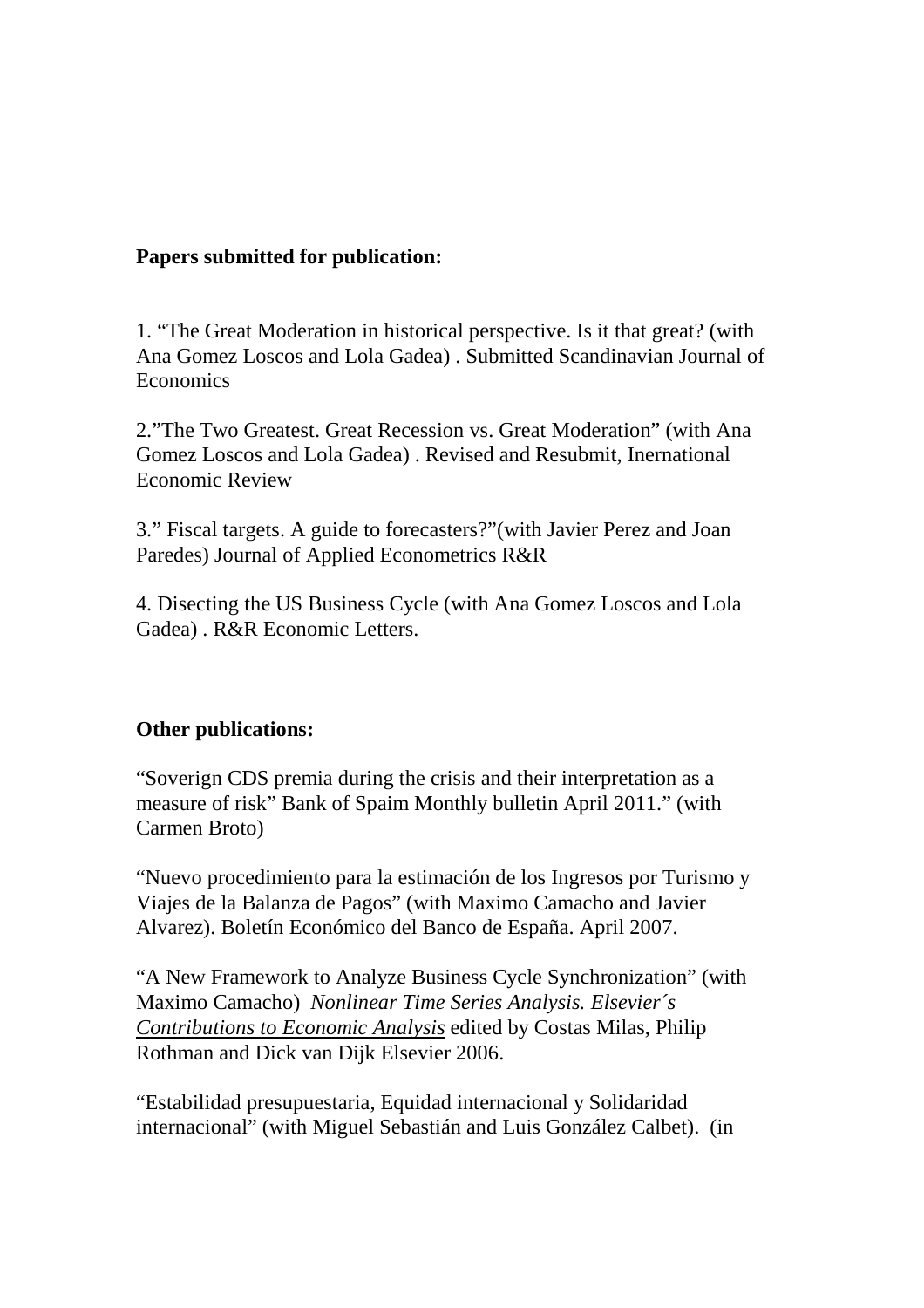Spanish with English abstract) Hacienda Pública Española. Monografía 2004. Pp: 151-172.

"Análisis comparativo, convergencia real y sincronía cíclica y diferenciales de inflación" (with David López Salido) in the textbook, "Análisis de la Economía Española" Alianza Editorial 2005.

 "Decomposing the Increased Stability of GDP Growth" (joint with Patricia Mosser and Margaret McConnell). *Current Issues in Economics and Finance,* September 1999.

"Variations in Stock Returns Around Turning Points of the Business Cycle" (with Allan Timmermann). *Forecasting Volatility in the Financial Markets* edited by John Knight and Stephen Satchell. Butterworth Heinemann. Oxford. 1998

"La Volatilidad del Crecimiento Económico y la Importancia de la Gestión de Inventarios en EE.UU.: Cambios Estructurales y Comportamientos Recientes." Boletín Económico del Banco de España". June 2002"

"Las Similitudes del Ciclo Económico en las Economías Europeas" (with Máximo Camacho and Lorena Saiz. Boletín Económico del Banco de España". December 2003"

### **Some statistics on the impact of my research:**

Top 5% in IDEAS in 32 categories, including Average Rank Score. My paper "Output Fluctuations in the United States: What has Changed since the Early 80s?" is among the 800 most quoted articles in Repec and it is the **7th most cited article from the top 5 Journal (1991-2015) in Macroeconomics and Monetary Economics**. (Linnermer and Viser 2016). Number of quotes in Google Scholar: 4976. H index: 25. Number of quotes in Web of Science, Thomsom Reuters, 968.

### **OTHER RESEARCH:**

"Is the European Central Bank (and the Federal Reserve ) Predictable? (with Jorge Sicilia) ECB Working Paper 192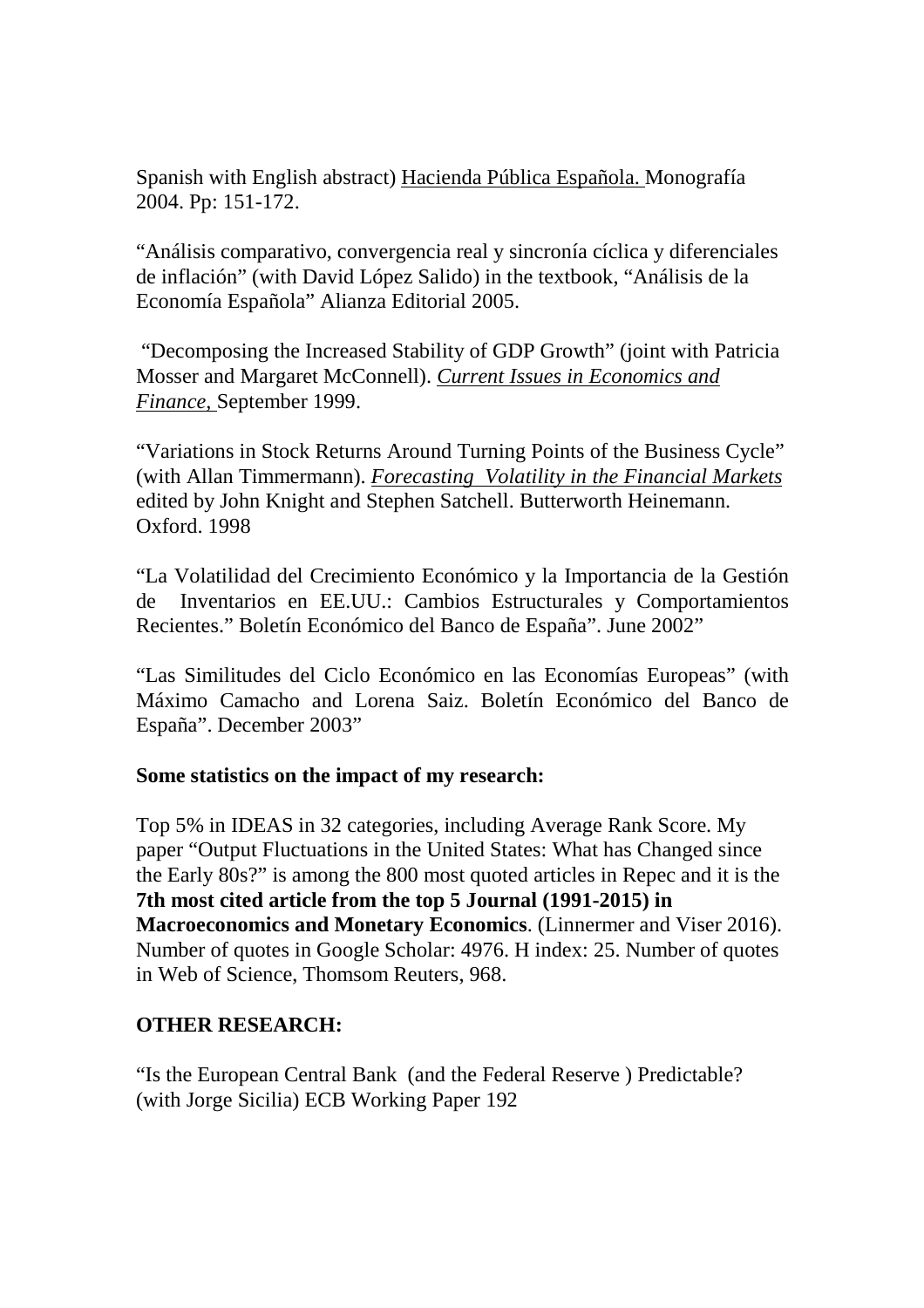"Do Short Term Investment and Direct Investment Differ?" (with Punam Chuham and Helen Popper) Policy Research Working Paper 1669. The World Bank. October 1996.

"On Business Cycle Variation in the Mean, Volatility and Conditional Distribution of Stock Returns" (with Allan Timmermann), UCSD Working Paper 96 - 13. May 1996.

"Fight Against Inflation and Central Bank's Independence. The Colombian Case". Banco de la Republica. Colombia 1994.

"Optimizacion Intertemporal y Balanza Por Cuenta Corriente". Working Paper 9113 CEMFI. Madrid 1991.

# **OTHER ACADEMIC ACTIVITIES**

#### **Professional Affiliations**

Advisory Committe. Editorial Services- University of Basque Country. Economic and Business Books. Euro-Area Business Cycle Network (EABCN). 2008-2014 Member of the Steering Committee Co-Editor SERIES, Journal of the Spanish Economic Association. January 2010-December 2011 Co-Director Investigaciones Económicas April 2008 – December 2009 Fellow of the Spanish Economic Association, 2009-Present Associate Editor, Spanish Economic Review, January 2001- 2004 Editorial Board Member, Investigaciones Económicas. January 2002 - 2008 Member of the Board of Directors of the Spanish Economic Association 2003-2005 CEPR Research Affiliate, August 2003 - present Euro-Area Business Cycle Network (EABCN). 2002-2004 Member of the Scientific Committee

### **Presentations at Conferences:**

DNB Workshop on Estimating and Interpreting Financial Cycles. 2016. IAAE Annual Conference. Queen Mary University.London. Celebrating 60<sup>th</sup> Birthday of James Hamilton. Federal Reserve of San Francisco 2014.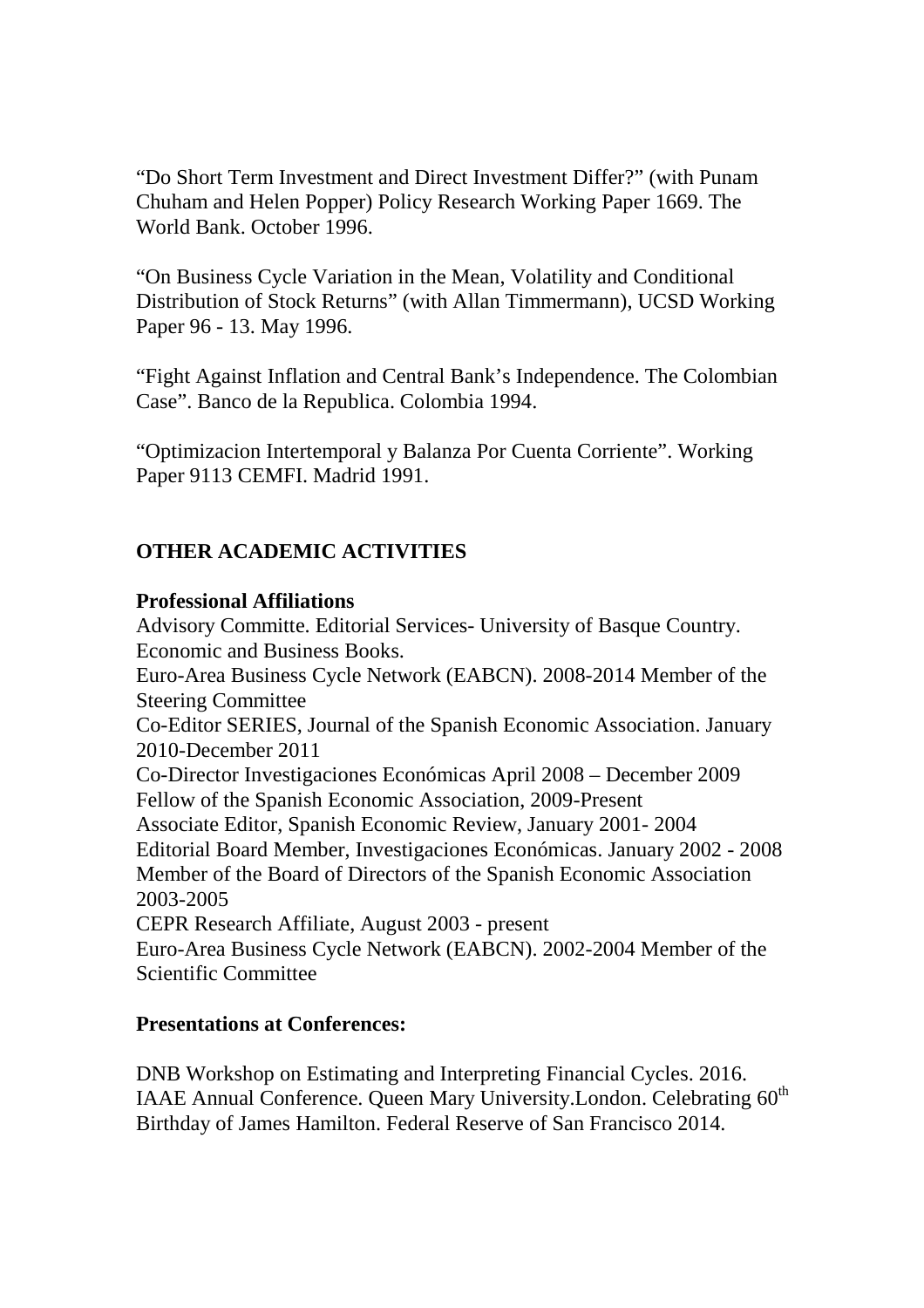Invited Speaker. Econometric Methods for Banking and Finance. Bank of Portugal 2014. Barcelona Summer Forum. 2014. Joint Meetings of the American Statitical Association. Montral 2013. European Econometric Society Meetings Malaga 2012. Forecasting the Business Cycle. Bank of France Workshop. Paris, 2011. European Central Bank Workshop on "The post-crisis design of the Operational Framework for the implementation of monetary policy" Frankfurt 2011. European Central Bank Workshop on "The Role of non-linear methods in empirical macroeconomics and forecasting" (Discusant) Frankfurt 2011, Workshop on Central Bank Forecasting. Federal Reserve Bank of Kansas City. 2010. 6<sup>th</sup> Eurostat Colloquium on "Modern Tools for Business Cycle Analysis". Luxemburg. 2010.Financial Globalization: Shifting Balances. Banco de España, CREI and The World Bank. Madrid 2010.  $6<sup>th</sup>$  Workshop on Forecasting Techiniques. Real Time and Survey Data (Discussant) Frankfurt 2010. Myths and Realities of Commodity Dependence Policy: Policy Changes and Opportunities for Latin America and the Caribbean. The World Bank. Washington D.C. 2009. CIRANO Workshop on Forecasting Methods, Canada 2009 Center for Growth and Business Cycle Research 2009 (Keynote Speaker) 5<sup>th</sup> Eurostat Colloquium on "Modern Tools for Business Cycle Analysis". Luxemburg. 2008.Monitoring Methods and Forecasting Workshop. Bank of Canada. 2007. Forecast Uncertainty in Macroeconomics and Finance. Frankfurt 2007, ECB Workshop on the analysis of the Money Markets. Frankfurt 2007 (Discussant). Bank of England Conference on the Sources of Macroeconomic Stability., London 2007 (Discussant). Research Conference, DGECFIN, European Comission. "Business Cycles and Growth in Europe". Brussels 2004. EABCN Workshop on Business Cycle and Acceding Countries. Vienna 2004. First International Institute of Forecasters Workshop Madrid 2003, IMOP Conference on Dynamic Macro Modelling, Hydra, Greece, 2003 (Discussant). ESSEM Meetings Tarragona, May 2002 (Discussant). "Exchange Rate And Monetary Policy Issues" Workshop Oesterreichische Nationalbank. Vienna 2001Financial Innovation and Monetary Transmission, Federal Reserve Bank of New York, April 2001. Federal Reserve Bank of San Francisco and Stanford University Annual Conference on Monetary Policy, San Francisco, March 1999 and 2000. Konstanz Seminar on Monetary Theory and Policy, Konstanz, 2000. The Operational Framework of the Eurosystem and Financial Markets, Frankfurt, February 2000. American Economic Association Meetings, New York, 1999. European Econometric Society Meetings, Berlin, 1998. Econometric Society Meetings, Chicago, 1997.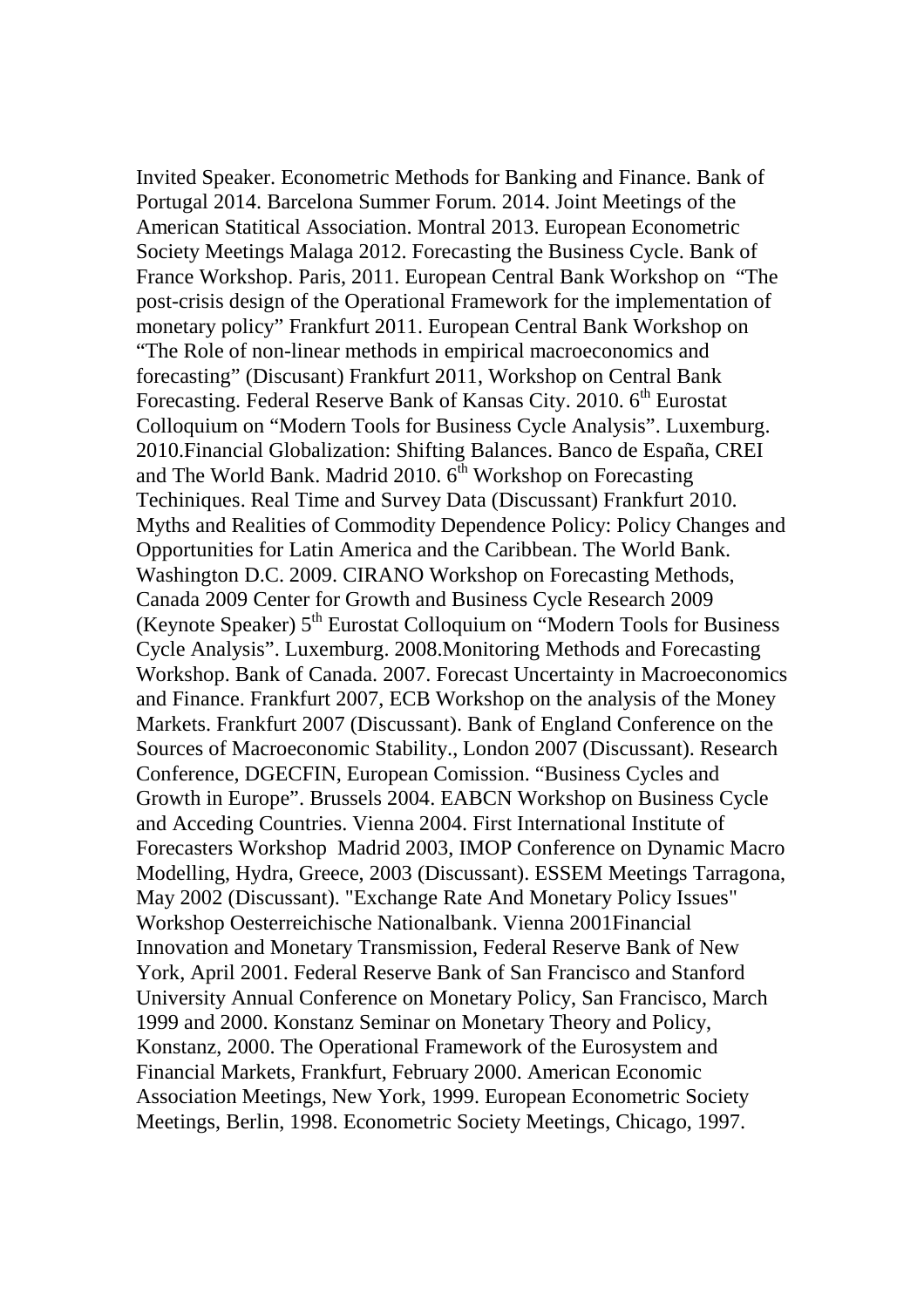American Economic Association Meetings, Chicago, 1997. XXII Simposio de Analisis Economico, Barcelona 1997. CEPR Conference. "International Financial Markets and Business Cycles", Santiago, June 1997 (Discussant). Eastern Economic Association Meetings, Washington DC, April 1997. XXI Simposio de Analisis Economico, Barcelona 1996. NBER Summer Institute Forecasting and Empirical Methods in Macroeconomics Seminar, Boston, July 1996. International Symposium, Economic and Financial Cycles and NAFTA, Mexico DF, June 1995. XIX Simposio de Analisis Economico, Barcelona 1994. IV Congress of International Economics, Murcia 1993.

## **Referee for:**

American Economic Review, Journal of Economics Dynamic and Control. Journal of Applied Econometrics; Spanish Economic Review; Empirical Economics; European Economic Review; Review of Economics and Statistics; Journal of Business and Economic Statistics; Journal of International Money and Finance; Journal of Money Credit and Banking; Journal of Forecasting; Investigaciones Económicas. IMF Staff Reports, Oxford Economic Papers.. Journal of International Economics.

### **Scientific Committee for:**

26<sup>th</sup> International Symposium on Forecasting. June 2006. The International Institute of Forecasters.

Seventh Annual Meeting of the Latin American and Caribbean Economic Association.

XXVI and XXVII Simposio de Análisis Económico.

Spanish Foundation for Science and Technology. Ramón y Cajal Program. 2002.

VIII Jornadas de Economía Internacional. Ciudad Real, 2003.

## **DISSERTATIONS SUPERVISED AND PLACEMENT OF MY STUDENTS**

1. Maximo Camacho. University Autonoma of Barcelona. December 2001. "Three Essays in Nonlinear Macroeconometrics" Placement: University of Murcia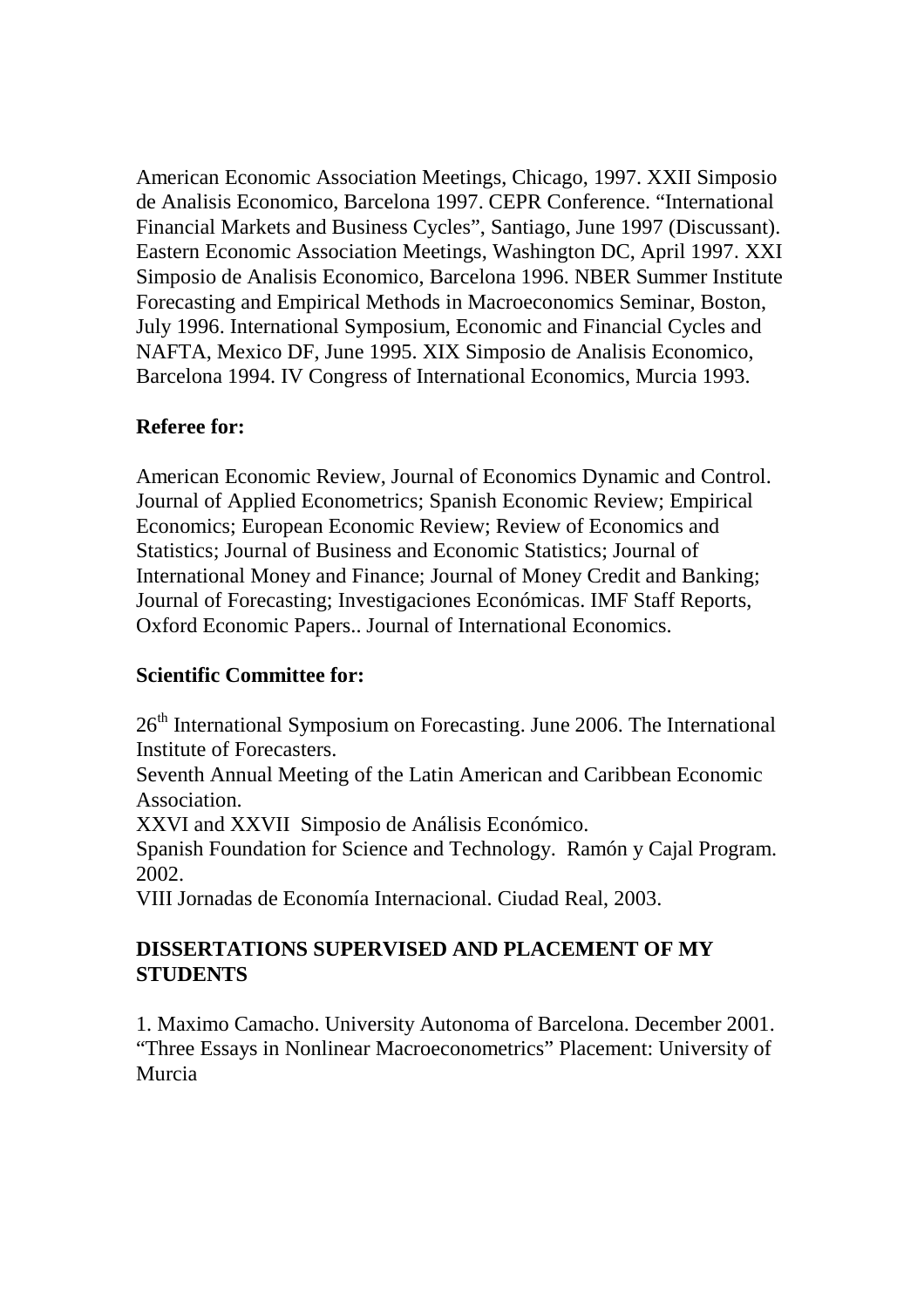2. Rebeca Jimenez. University of Alicante. July 2003. "Three Essays on Macroeconometrics of Business Cylces" Placement: University of Salamanca

3. Pilar Bengoechea. Unviersity of Alcala de Henares (Co-directed with Luis Toharia). June 2004. "Three Essays on Cyclical Analysis" Placement: European Comission

4. Julius Moschitz, University Autonoma of Barcelona. (Co-directed with Hugo Rodríguez). September 2004. "Three Essays on the Transmission of Monetary Policy" Placement: Oppenheimer Mutual Fund

5. Renatas Kizys, Universidad de Alicante. "Essays in Empirical Finance". February 2005. Placement:University of Portsmouth

6. Sebestyen Szabolcs. Universidad de Alicante. "Price Discovery in the Euro Area Interest Rate Markets". July 2006. Placement:ISCTE-IUL Business School.

7. Silvestro di Sanzo. Universidad de Alicante "Esays on Nonlinear Time Series Models". January 2008. (Co-directed with Maximo Camacho). Placement:University of Venice

8. Aida Galiano. Universidad de Alicante. "Economic Fluctuations and Welfare" February 2009 (Co-directed with Maximo Camacho) Placement:University of Zaragoza

9. Marcos J. Dal Bianco. Universidad de Alicante "Three Econometric Essays on Exchange Rate" July 2010. (Co-directed with Maximo Camacho). Placement: BBVA

10. Yuliya Lovcha. "Essays on Macroeconomic Time Series and Finance", October 2010. (Co-directed with Maximo Camacho). Universidad de Alicante. Placement: University of Navarra

11. Rocio Alvarez. "Essays on Business Cycles" July 2012. (Co-directed with Maximo Camacho). Universidad de Alicante. Placement: University Autonoma of Barcelona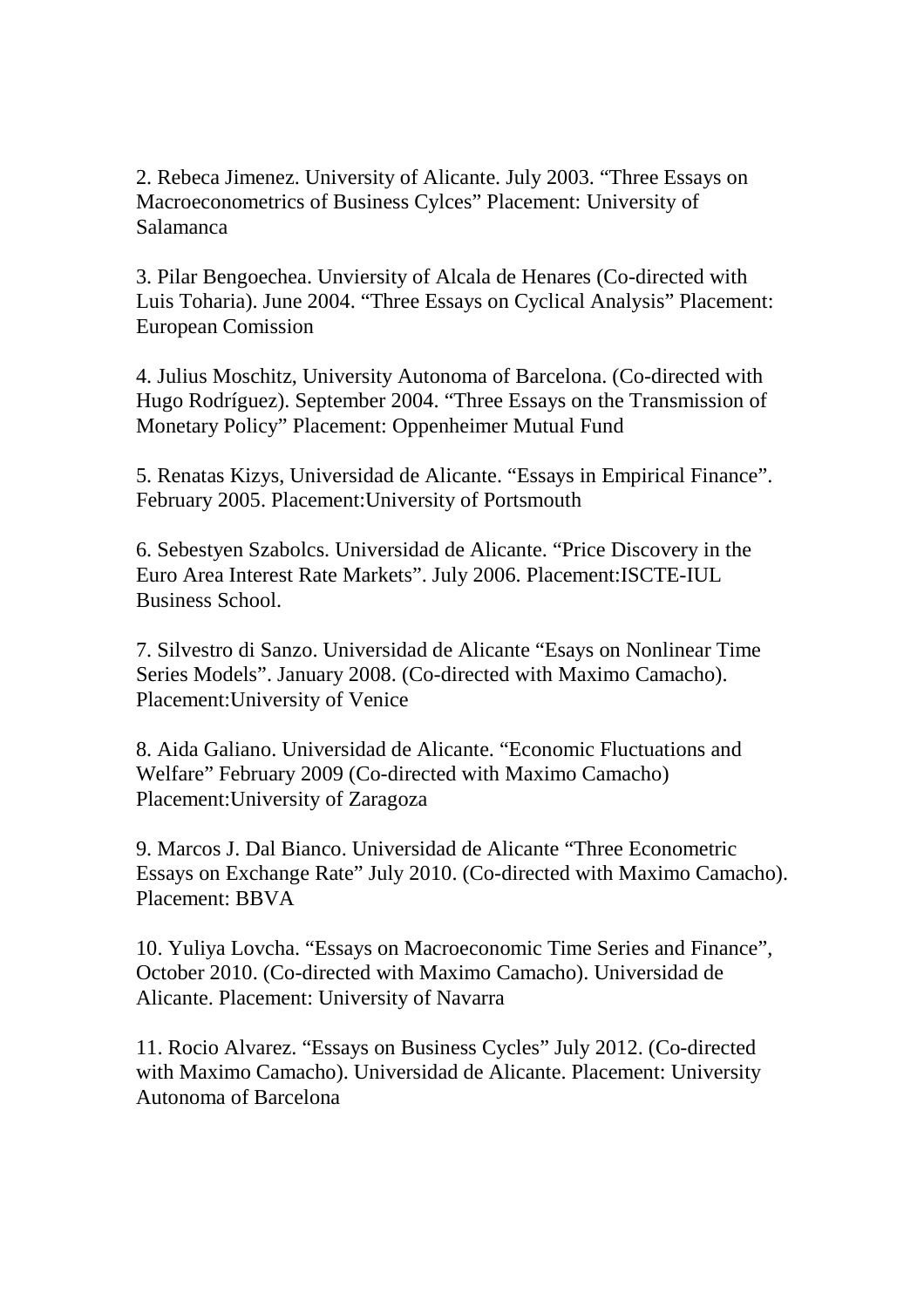12. Lorena Saiz "Empirical Essays on Business Cycles" September 2012. (Co-directed with Eva Senra). Universidad de Alcalá de Henares. Placement: European Central Bank

13. Danilo Leiva (Co-directed with Maximo Camacho). Universidad de Alicante. July 2013. Placement: Bank of Canada

14. Dawid Brychcy. Universidad Autonoma de Barcelona . Septemeber 2013. Placement: La Caixa.

15. Germán López. Universidad de Alicante. July 2015. Placement: University Carlos III

## **Dissertations prepared to be defended.**

16. David Garcia. Universidad de Alicante. Placement: Fondaziones Eni Enrico Mattei. Marie Curie Research Fellow.

17. Matias Pacce (Co-directed with Maximo Camacho). Universidad de Alicante. Placement: BBVA

18. Rafael Valero (Co-directed with Serguei and Lilia Maliar). Universidad de Alicante. Placement: Keelse University.

19. Gustavo Cabrera (Co-Directed with Pilar Poncela). Universidad de Alicante. Placement: Universidad de Guadalajara (Mexico).

### **In progress:**

20. Mar Delgado. (Co-directed with Javier Perez) Universidad Complutense of Madrid.

21. Concepcion Gonzalez Garcia. Universidad de Alicante.

# **HONORS**

Project in Econometric Analysis Scholarship. U.C. San Diego. 1994 - 95.